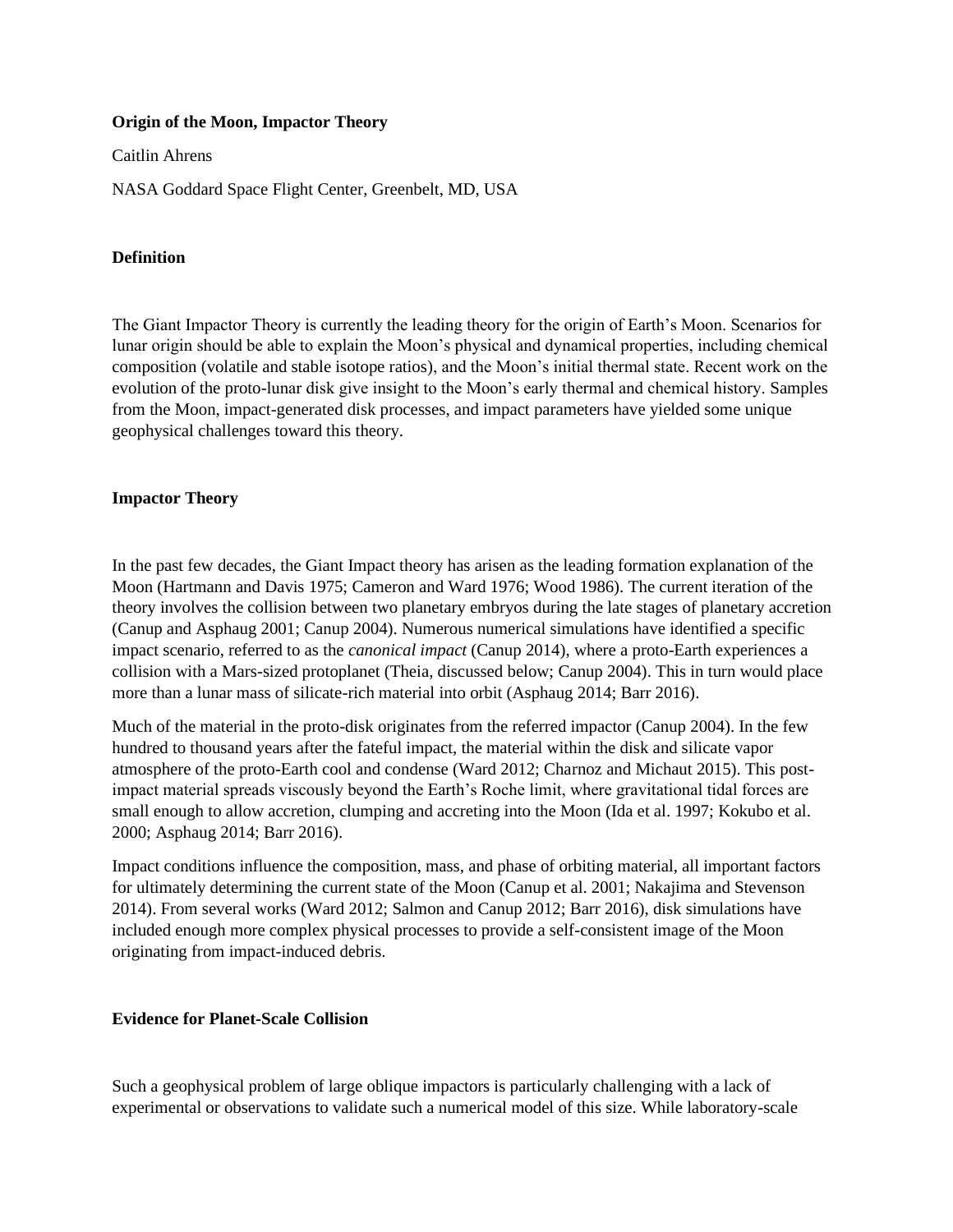experiments could construct scaling relationships, these experiments are not capable of simulating the collision of self-gravitational dominant objects (Barr 2016). At present, the planets within the Solar System are not arranged in orbits in which collision is an issue, so observations of such collisions in other systems are possible, but still years away (Miller-Ricci et al. 2009).

Any (successful) scenario to model the Moon's origins must satisfy these observations, as stated by Barr (2016): (i) a planet of roughly Earth's mass  $M_E = 5.98 \times 10^{24}$  kg, and a Moon of Mass  $M_L = 7.35 \times 10^{22}$  g; (ii) an angular momentum of  $L_{EM} = 3.5 \times 10^{34}$  kg m<sup>2</sup> s<sup>-1</sup> within the system; (iii) a Moon with ~8% iron (by mass); (iv) stable isotope ratios similar to the terrestrial mantle, including a degree of volatile depletion; and (v) a magma ocean initially  $200 - 300$  km thick. Of note is that the Moon is anomalously large relative to the size of the Earth and contains the bulk of the total angular momentum of the system (MacDonald 1966). The size ratio in turn gives the mass of the Moon ~1% the mass of the Earth, whereas outer planetary satellites (combined) are  $\sim 10^{-4}$  times the mass of their parent planets. Just based on the mass and angular momentum alone that the Moon formed by a process different that those that formed the satellites of the outer planets (Jupiter, Saturn, Uranus, Neptune). The density of the Moon ( $\rho = 3.34$  g cm<sup>-</sup> <sup>3</sup>) is lower than the density of the Earth (4.4 g cm<sup>-3</sup>), indicating a lower iron content (Barr 2016). The Earth is about 33% iron by mass, whereas the bulk lunar iron content is  $\sim 8 - 10\%$  (Jones and Delano 1989; Lucey et al. 1995; Jones and Palme 2000). From Williams et al. (2014), spacecraft data shows that the Moon has a small iron core  $\left(\sim 325 \text{ km} \text{ radius}\right)$ . The mass fraction of iron in the final Moon is usually assumed to be equal to the mass fraction of iron in the disk (Canup 2004; Barr 2016).

All simulations assume that the proto-Earth and impactor behave as strength-less fluids, although strength can affect the outcomes of oblique impacting (Schultz 1996; Stickle and Schultz 2011). Melting and vaporization will be localized, leading to heterogeneity in the post-impact distribution of thermal energy in the impact-generated disk (Rudge et al. 2010; Barr 2016). Therefore, the predicted lunar mass depends on the ratio between the disk angular momentum per unit mass and the angular momentum per unit mass of a circular orbit with a semimajor axis equal to the Roche limit around the Earth (Ida et al. 1997).

However, gravitational forces are thought to control the outcome of an impact (Melosh 1989), which also dominate over material strength (Asphaug et al. 2015; Barr 2016). On the other hand, the strength of the mantles and cores of the impactor and target could also affect the distribution of energy, and consequently the way the impactor and target are heated (and deformed) during the impact event (Grady 1980; Schultz and Gault 1990; Ramesh et al. 2014; Barr 2016).

Salmon and Canup (2012) numerical simulations show that the Moon is assembled in three phases: (i) in the first few years post-Giant Impact, material outside the Roche limit accretes into a lunar "parent body" initially half the mass of the present Moon state; (ii) growth stalls for a few tens to hundred years as the inner disk spreads outward due to viscosity; and (iii) the viscous disk spreads beyond the Roche limit, spawning small bodies (moonlets) that accrete onto the parent body in the next few hundred years (Figure 1). Time-dependent models show that even longer timescales  $(10^4 – 10^5$  years) may also be possible (Charoz and Michaut 2015).

Johnson et al. (2012) also observes that circumstellar debris disks show possible direct signatures of giant impacts. The relevance of such a major planetary-scale collisions boils down to: (i) the combined Earth-Moon angular momentum; (ii) the globally melted geology of the Moon; (iii) lack of lunar volatiles; (iv) lack of a lunar core; and (v) the late-stage timing of formation.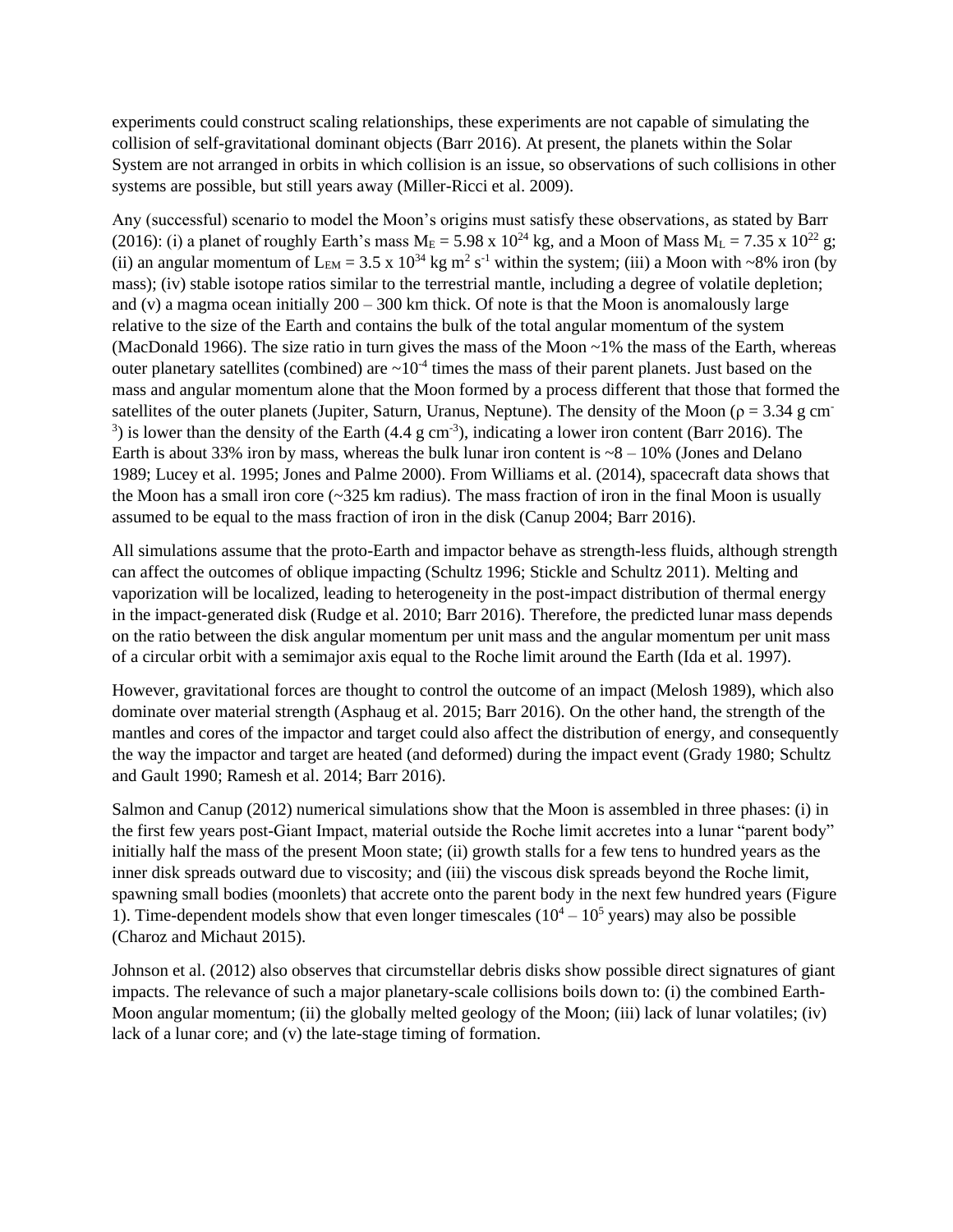#### **Theia**

Dynamical modelers (e.g., Benz et al. 1989; Cameron and Benz 1991; Ida et al. 1997; Canup and Asphaug 2001) along with increasingly advanced simulations, led to the acceptance of the Giant Impact scenario, where a Mars-sized terrestrial object accreted by the proto-Earth (Figure 2). This object is labeled *Theia*. Concurrently, the isotopic geochemistry of lunar rock samples was leading to the conclusion that the Moon was too Earth-like to include substantial fractions of Theia, unless Theia is supposed to be indistinguishable from Earth (or at least proto-Earth) (Wiechert et al. 2001; Melosh 2009). The lunar petrology, geology, gravity, and corresponding remote sensing all indicate regional (or global) melting of the Moon (Warren 1985; Shearer et al. 2006).

The standard giant-impact model (in a graze-and-merge collision with an impact angle of  $\theta \approx 45^{\circ}$ ) has Theia in a captured orbit and swings by a second time for a high-angular-momentum merger (Asphaug 2014). Therefore the Moon is mostly made out of Theia in the model.

A planet-scale collision would provide the enthalpy for global melting by the mantle of Theia, assuming it is already statically loaded to tens of gigapascals (Asphaug et al. 2006) and further loaded by shock (Stevenson 1987), exploding upon decompression into an orbiting torus of melt and vapor. However, the production of a melted-vaporized disk is a good indication for a rather dry Moon scenario, but does not satisfy all the details (Asphaug 2014) such that the dependency on temperature, pressure and droplet size requires lunar accretion to be slower than vapor diffusion (Asphaug 2014). Conversely, (Hauri et al. 2011) states that coagulation must occur before volatile loss was complete to account for the water (and retention of sodium and potassium) retained by the Moon. Such an impact from a Mars-sized object like Theia would be consistent with a terrestrial magma ocean (Elkins-Tanton 2012) and further explain the loss of the primordial atmosphere (Ahrens 1993; Genda and Abe 2005). Post-impact processes where a massive silicate atmosphere radiating at  $\sim$  2,500 K would certainly dissipate out in a few thousand years. Sharp and Draper (2013) consider that a giant impact might have even ejected a primordial ocean.

#### **Isotope Constraints**

Overall, models imparting upon late-stage planetary formation from giant collisions is strongly supported by geochemical heterogeneity (Wetherill 1985; Raymond et al. 2006; Rudge et al. 2010). Numerous analyses of lunar samples show that stable isotopic ratios are nearly identical to those in the Earth's mantle (Zhang et al. 2012; Armytage et al. 2012). For example, oxygen isotope ratios in Apollo samples are consistent with mass-dependent fractionation with Earth (Epstein and Taylor 1970; Wiechert et al. 2001), and lunar anorthosites have the same  ${}^{53}Cr/{}^{52}Cr$  ratios as the terrestrial mantle (Lugmair and Shukolyukov 1998). Such geochemical analyses provide clues to the bulk chemistries of the Moon, especially for the amount of volatile materials retained in the accretion-stage of the Moon's formation. Several studies (Taylor et al. 2006; Taylor and Wieczorek 2014) note that the Moon is depleted in certain volatiles relative to the Earth and CI chondrites. Such depletion of volatiles provides constraints on temperatures in the protolunar disk, for example low-Ti basalts indicate a depletion of elements (e.g., K, Na, Zn) with solar condensation temperatures < 1,100 K (Wolf and Anders 1980). However, water volatiles are still an ongoing investigation, especially with the detection of ~40 ppm have been detected in melt inclusions of lunar volcanic glasses (Saal et al. 2008; Chen et al. 2015). Water contents in apatites on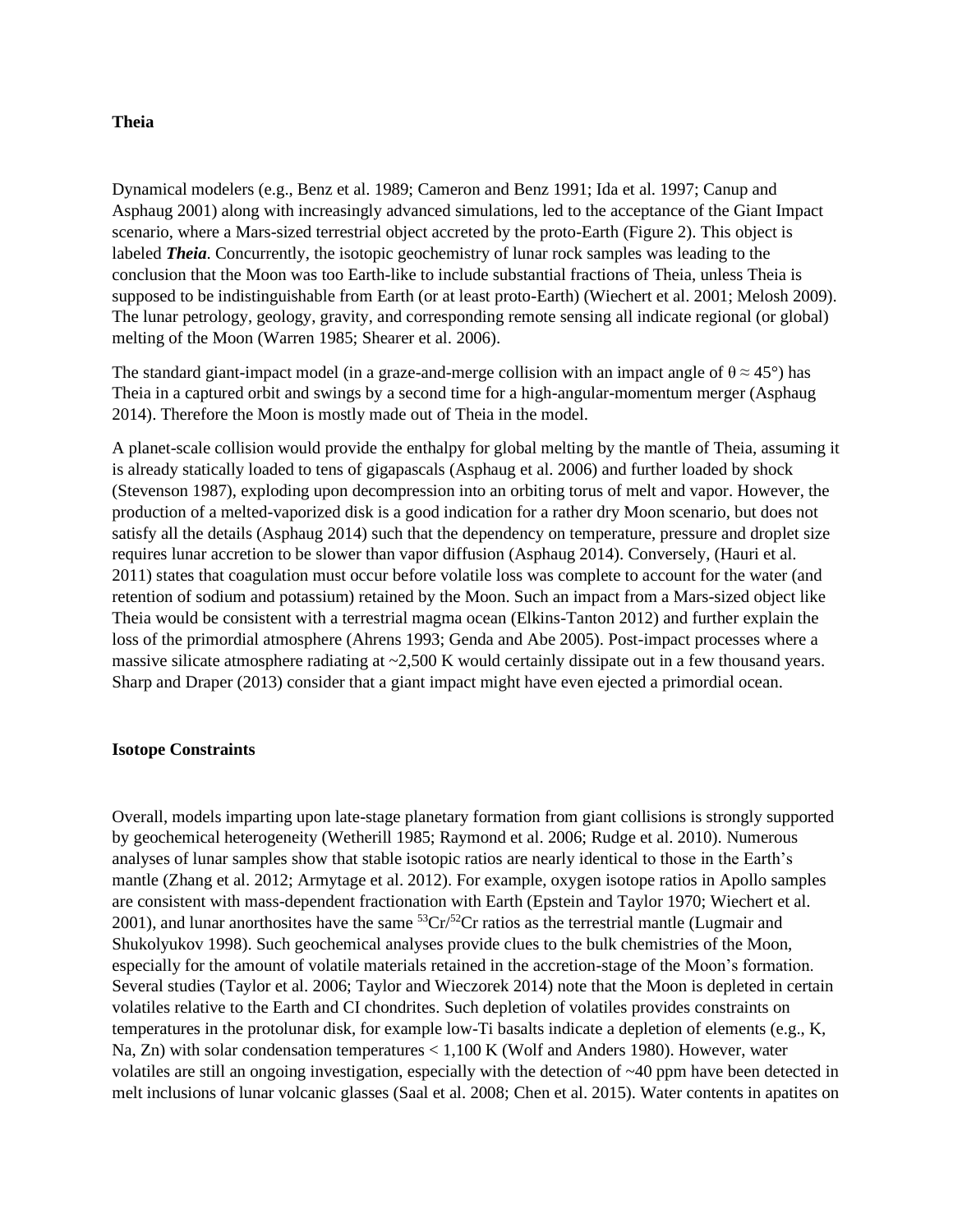Earth and the Moon are however similar, providing further insight as to some water retention during lunar accretion (Boyce et al. 2010; Greenwood et al. 2011; Boyce et al. 2014).

Isotopic ratio similarities between the Moon and Earth could be explained in several ways: (i) a high percentage of the Moon is terrestrial mantle material; (ii) isotopic equilibration during the Great Impact event; or (iii) that the Earth and the impactor (e.g., Theia) formed from isotopically similar material (Wiechert et al. 2001; Barr 2016).

Take for example oxygen isotopes. The three-isotope system  ${}^{16}O$ ,  ${}^{17}O$ ,  ${}^{18}O$  is enriched on Earth (McKeegan et al. 2011), though lunar rocks are also enriched with the same levels. The original terrestrial embryos (Mars and presumably Theia) are believed to have accreted within a few million years (Dauphas and Pourmand 2011). Differentiated meteoritic parent bodies have strongly (and uniquely) identifiable isotopic traces, presumably because of their creation within exclusive regions of the protoplanetary disk (Asphaug 2014). However, the  $^{17}O$  ratios for the Moon are well within range of measurements for the silicate Earth (Wiechert et al. 2001). Pahlevan and Stevenson (2007) have argued that turbulent diffusion post-impact would homogenize the isotopic composition of the protolunar disk with Earth's post-impact silicate atmosphere. This process favors the most energetic giant impact scenarios.

# **References**

Ahrens TJ. (1993). Impact erosion of terrestrial planetary atmospheres. Annu. Rev. Earth Planet. Sci. 21:525–55.

Armytage, R. M. G., Georg, R. B., Williams, H. M., & Halliday, A. N. (2012). Silicon isotopes in lunar rocks: Implications for the Moon's formation and the early history of the Earth. Geochimica et Cosmochimica Acta, 77, 504-514.

Asphaug, E. (2014). Impact origin of the Moon?. Annual Review of Earth and Planetary Sciences, 42, 551-578.

Asphaug E, Agnor CB, Williams Q. (2006). Hit-and-run planetary collisions. Nature 439:155–60.

Asphaug, E., G. Collins, and M. Jutzi (2015), Global scale impacts, in Asteroids IV, edited by P. Michel, F. E. DeMeo, and W. F. Bottke, pp. 661–678, Univ. of Ariz. Press, Tucson.

Barr, A. C. (2016). On the origin of Earth's Moon. Journal of Geophysical Research: Planets, 121(9), 1573-1601.

Benz, W., A. G. W. Cameron, and H. J. Melosh (1989), The origin of the Moon and the single-impact hypothesis III, Icarus, 81, 113–131.

Boyce, J. W., Y. Liu, G. R. Rossman, Y. Guan, J. M. Eiler, E. M. Stolper, and L. A. Taylor (2010), Lunar apatite with terrestrial volatile abundances, Nature, 466, 466–469.

Boyce, J. W., S. M. Tomlinson, and F. M. McCubbin (2014), The lunar apatite paradox, Science, 344, 400–402.

Cameron, A. G. W., and W. Benz (1991), The origin of the Moon and the single-impact hypothesis IV, Icarus, 92, 204–216.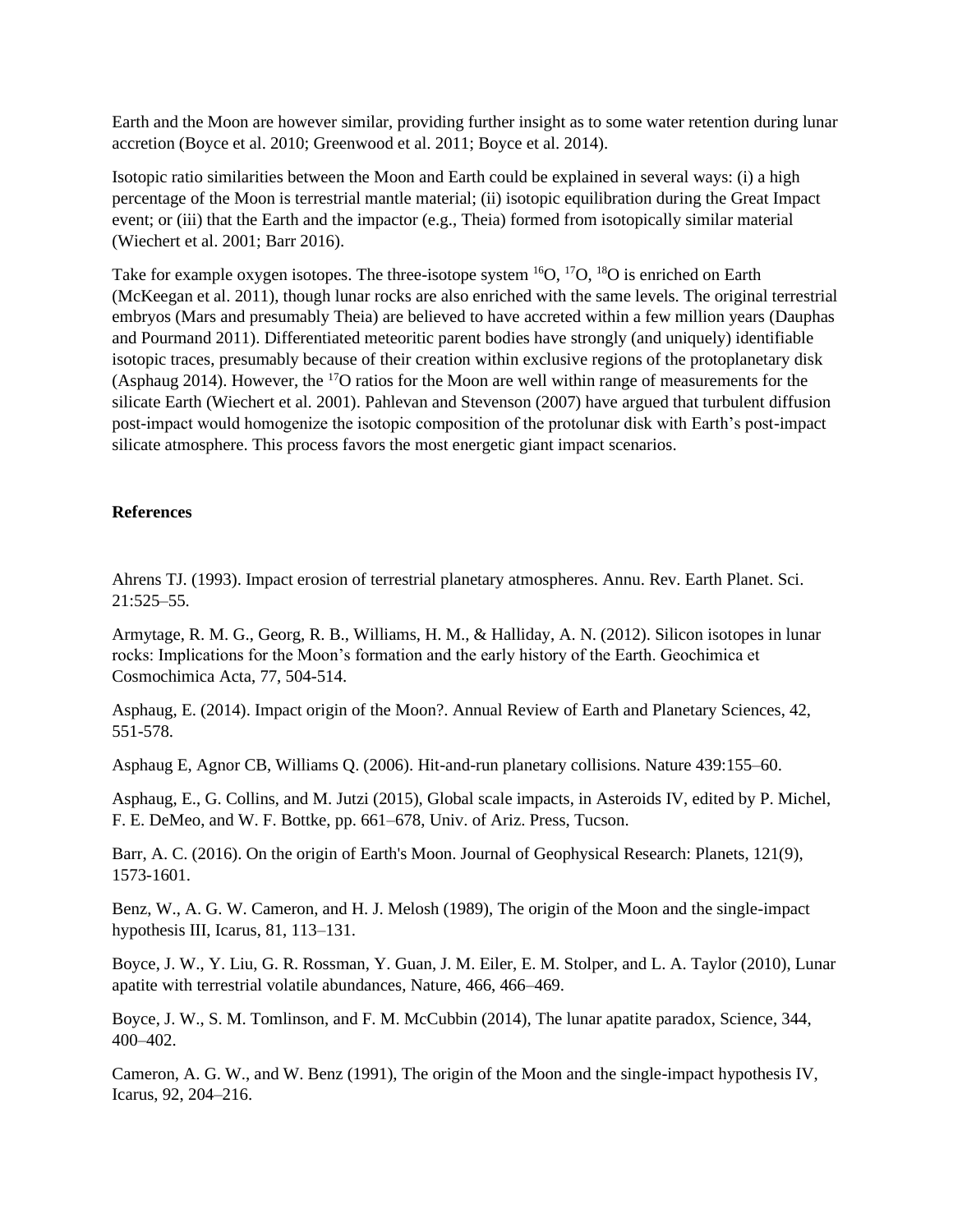Cameron, A. G. W., and W. R. Ward (1976), The origin of the Moon, in Lunar and Planetary Science Conference Proceedings, vol. 7, edited by R. B. Merrill, pp. 120–122, Lunar and Planetary Science Institute, Houston, TX.

Canup, R. M. (2004a), Simulations of a late lunar forming impact, Icarus, 168, 433–456.

Canup, R. M. (2014), Lunar-forming impacts: Processes and alternatives, Philos. Trans. R. Soc. A, 372, 20130175.

Canup, R. M., and E. Asphaug (2001), Origin of the Moon in a giant impact near the end of the Earth's formation, Nature, 412, 708–712.

Canup, R. M., W. R. Ward, and A. G. W. Cameron (2001), A scaling relationship for satellite-forming impacts, Icarus, 150, 288–296.

Charnoz, S., and C. Michaut (2015), Evolution of the protolunar disk: Dynamics, cooling timescale and implantation of volatiles onto the earth, Icarus, 260, 440–463

Chen, Y., Zhang, Y., Liu, Y., Guan, Y., Eiler, J., & Stolper, E. M. (2015). Water, fluorine, and sulfur concentrations in the lunar mantle. Earth and Planetary Science Letters, 427, 37-46.

Dauphas N, Pourmand A. 2011. Hf-W-Th evidence for rapid growth of Mars and its status as a planetary embryo. Nature 473:489–92.

Elkins-Tanton LT. 2012. Magma oceans in the inner Solar System. Annu. Rev. Earth Planet. Sci. 40:113– 39.

Epstein and Taylor 1970; Epstein, S., and H. P. Taylor (1970), 18O/16O, 30Si/28Si, D/H, and 13O/12O studies of lunar rock and minerals, Science, 167, 533–535.

Genda H, Abe Y. 2005. Enhanced atmospheric loss on protoplanets at the giant impact phase in the presence of oceans. Nature 433:842–44

Grady, D. (1980), Shock deformation of brittle solids, J. Geophys. Res., 85(B2), 913–924.

Greenwood, J. P., S. Itoh, N. Sakamoto, P.Warren, L. Taylor, and H. Yurimoto (2011), Nominally hydrousmagmatism on the Moon, Nat. Geosci., 4, 1–4.

Hartmann, W. K., and D. R. Davis (1975), Satellite-sized planetesimals and lunar origin, Icarus, 24, 504– 515.

Hauri EH, Weinreich T, Saal AE, Rutherford MC, Van Orman JA. 2011. High pre-eruptive water contents preserved in lunar melt inclusions. Science 333:213–15.

Ida S, Canup RM, Stewart GR. 1997. Lunar accretion from an impact-generated disk. Nature 389:353–57.

Johnson BC, Lisse CM, Chen CH, Melosh HJ, Wyatt MC, et al. 2012. A self-consistent model of the circumstellar debris created by a giant hypervelocity impact in the HD 172555 system. Astrophys. J. 761:45.

Jones, J. H., and J. W. Delano (1989), A three-component model for the bulk composition of the Moon, Geochim. Cosmochim. Acta, 53, 513–527.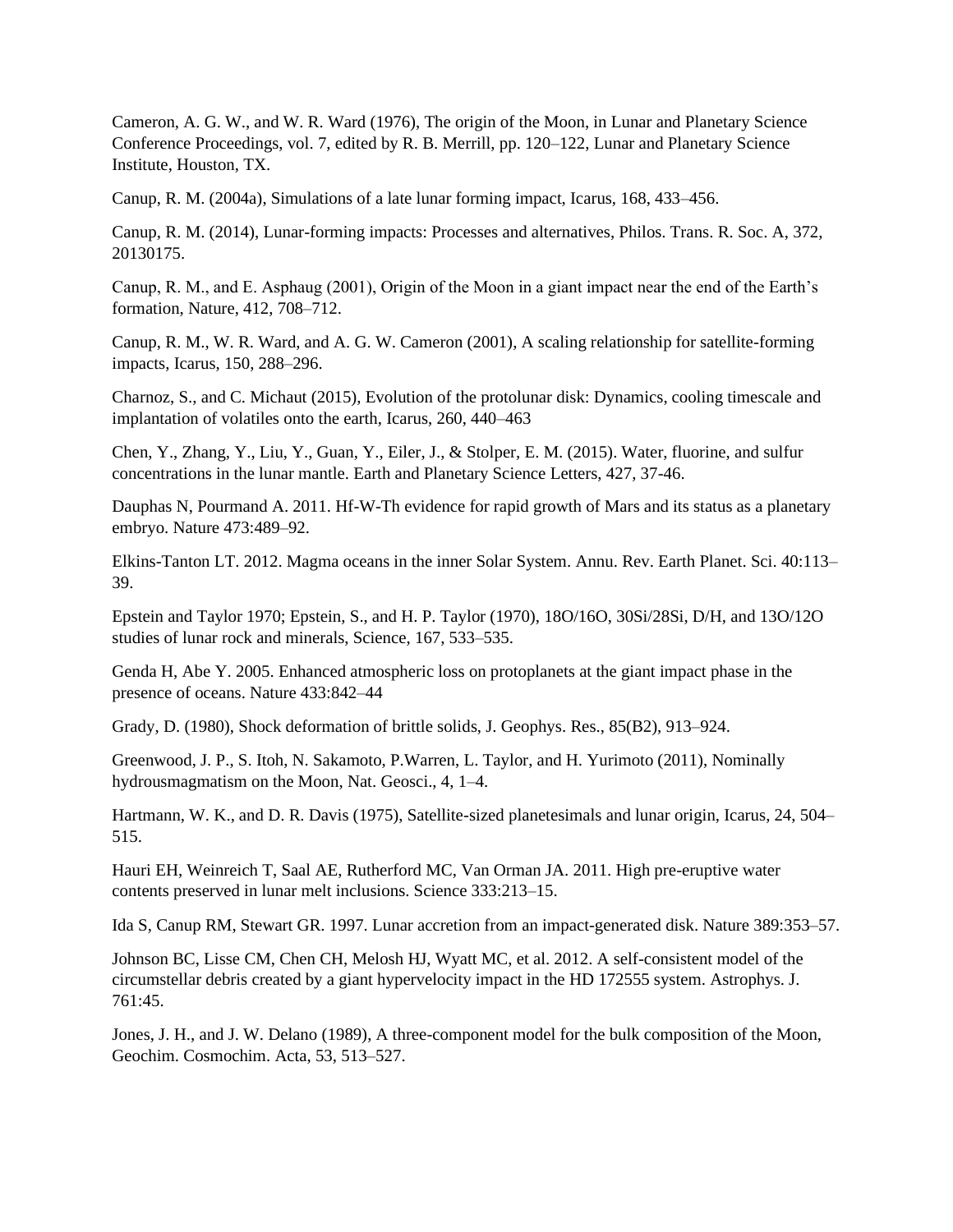Jones, J. H., and H. Palme (2000), Geochemical constraints on the origin of the Earth and Moon, in Origin of the Earth and Moon, edited by R. M. Canup et al., pp. 197–216, Univ. of Ariz. Press, Tucson.

Kokubo, E., S. Ida, and J. Makino (2000), Evolution of a circumterrestrial disk and formation of a single Moon, Icarus, 148, 419–436.

Lucey, P. G., G. J. Taylor, and E. Malaret (1995), Abundance and distribution of iron on the Moon, Science, 268, 1150–1153.

Lugmair, G. W., and A. Shukolyukov (1998), Early solar system timescales according to 53Mn-53Cr systematics, Geochim. Cosmochim. Acta, 62, 2863–2886

MacDonald, G. J. F. (1966), Origin of the Moon: Dynamical considerations, in The Earth-Moon System: Proceedings of an International Conference, January 20–21, vol. 1964, edited by B. Marsden and A. G. W. Cameron, pp. 165–210, Plenum Press, New York.

McKeegan KD, Kallio APA, Heber VS, Jarzebinski G,Mao PH, et al. 2011. The oxygen isotopic composition of the Sun inferred from captured solar wind. Science 332:1528–32.

Melosh, H. J. (1989), Impact Cratering: A Geologic Process, Oxford Univ. Press, New York.

Melosh, H. J. (2009), An isotopic crisis for the giant impact origin of the Moon?, in 72nd Annual Meteoritical Society Meeting, pp. 5104, Meteoritics and Planetary Science Supplement, Nancy, France.

Miller-Ricci, E., M. R. Meyer, S. Seager, and L. Elkins-Tanton (2009), On the emergent spectra of hot protoplanet collision afterglows, Astrophys. J., 704, 770–780.

Nakajima, M., and D. J. Stevenson (2014), Investigation of the initial state of the Moon-forming disk: Bridging SPH simulations and hydrostatic models, Icarus, 233, 259–267

Pahlevan, K., and D. J. Stevenson (2007), Equilibration in the aftermath of the lunar-forming giant impact, Earth Planet. Sci. Lett., 262, 438–449.

Ramesh, K., J. D. Hogan, J. Kimberley, and A. Stickle (2014), A review of mechanisms and models for dynamic failure, strength, and fragmentation, Planet. Space Sci., 107, 10–23.

Raymond SN, Quinn T, Lunine JI. 2006. High-resolution simulations of the final assembly of Earth-like planets. I. Terrestrial accretion and dynamics. Icarus 183:265–82.

Rudge JF, Kleine T, Bourdon B. 2010. Broad bounds on Earth's accretion and core formation constrained by geochemical models. Nat. Geosci. 3:439–43

Saal, A. E., Hauri, E. H., Cascio, M. L., Van Orman, J. A., Rutherford, M. C., & Cooper, R. F. (2008). Volatile content of lunar volcanic glasses and the presence of water in the Moon's interior. Nature, 454(7201), 192-195.

Salmon, J., and R. M. Canup (2012), Lunar accretion from a Roche-interior fluid disk, Astrophys. J., 760(1), 83.

Schultz, P. H. (1996), Effect of impact angle on vaporization, J. Geophys. Res., 101(E9), 21,117–21,136.

Schultz, P. H., and D. E. Gault (1990), Prolonged global catastrophes from oblique impacts, in Global Catastrophes in Earth History; An Interdisciplinary Conference on Impacts, Volcanism, and Mass Mortality, edited by J. A. Burns and M. S. Matthews, Geol. Soc. Am. Spec. Pap., 247, 239–261.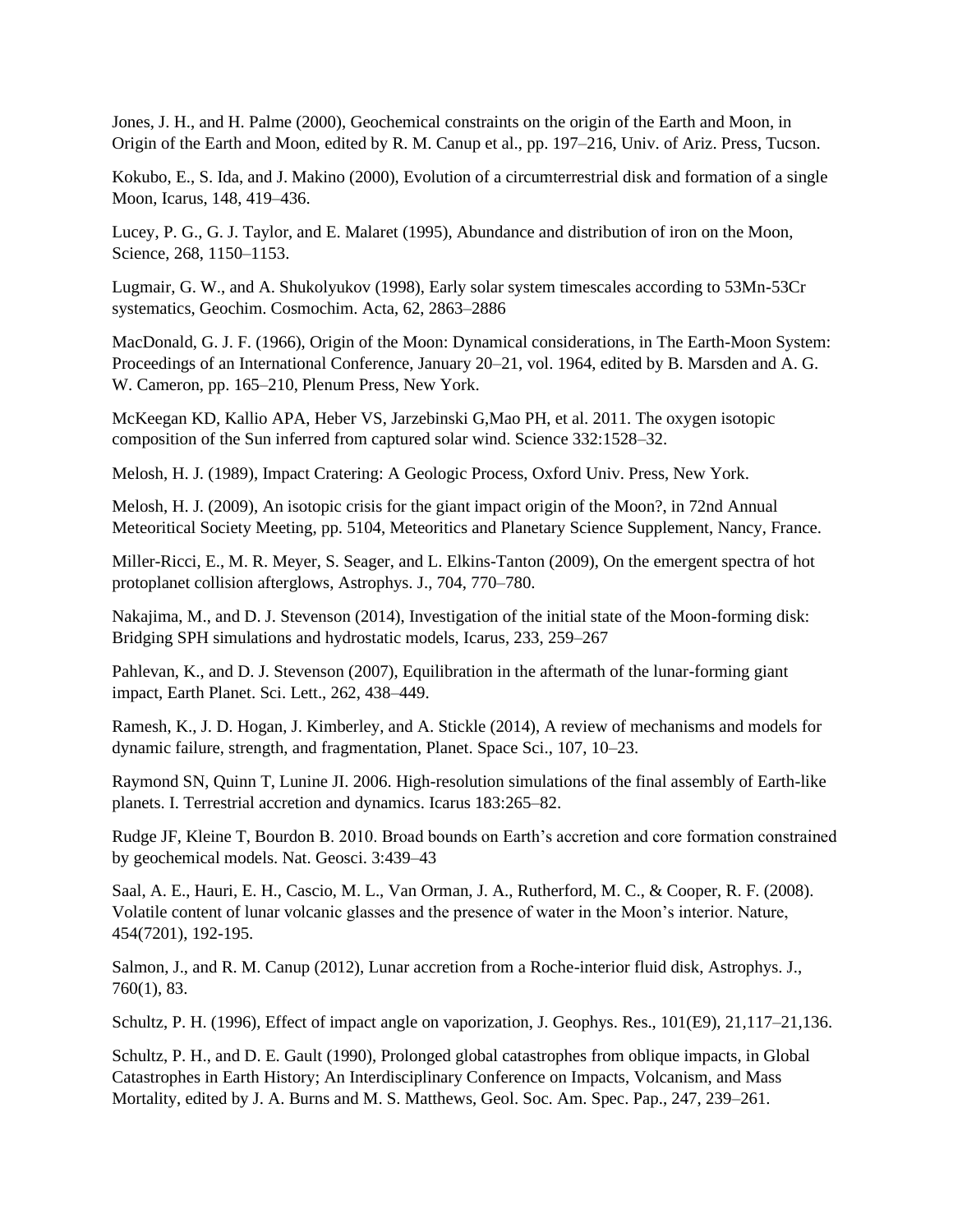Sharp ZD, Draper DS. 2013. The chlorine abundance of Earth: implications for a habitable planet. Earth Planet. Sci. Lett. 369:71–77

Shearer CK, Hess PC, Wieczorek MA, Pritchard ME, Parmentier EM, et al. 2006. Thermal and magmatic evolution of the Moon. Rev. Mineral. Geochem. 60:365–518.

Stevenson DJ. 1987. Origin of the Moon—the collision hypothesis. Annu. Rev. Earth Planet. Sci. 15:271– 315.

Stickle, A., and P. Schultz (2011), Exploring the role of shear in oblique impacts: A comparison of experimental and numerical results for planar targets, Int. J. Impact Eng., 38(6), 527–534.

Taylor, G. J., and M. A. Wieczorek (2014), Lunar bulk chemical composition: A post-gravity recovery and interior laboratory reassessment, Phil. Trans. R. Soc. A, 372, 20130242.

Taylor, S. R., G. J. Taylor, and L. A. Taylor (2006), The moon: A Taylor perspective, Geochim. Cosmochim. Acta, 70, 5904–5918.

Ward, W. R. (2012), On the vertical structure of the protolunar disk, Astrophys. J., 744, 140

Warren, P. H. (1985), The magma ocean concept and lunar evolution, Ann. Rev. Earth Planet. Sci., 13, 201–240.

WetherillGW.1985. Occurrence of giant impacts during the growth of the terrestrial planets. Science 228:877–79.

Wiechert U, Halliday AN, Lee D-C, Snyder GA, Taylor LA, Rumble D. 2001. Oxygen isotopes and the Moon-forming giant impact. Science 294:345–48

Williams, J. G., et al. (2014), Lunar interior properties from the grail mission, J. Geophys. Res. Planets, 119(7), 1546–1578

Wolf, R., and E. Anders (1980), Moon and Earth: Compositional differences inferred from siderophiles, volatiles and alkalides in basalts, Geochim. Cosmochim. Acta., 44, 2111–2124.

Wood, J. A. (1986), Moon over Mauna Loa—A review of hypotheses of formation of Earth's Moon, in Origin of the Moon; Proceedings of the Conference, vol. 1984, pp. 17–55, Lunar and Planetary Institute, Kona, Hawaii.

Zhang, J., Dauphas, N., Davis, A. M., Leya, I., & Fedkin, A. (2012). The proto-Earth as a significant source of lunar material. Nature Geoscience, 5(4), 251-255.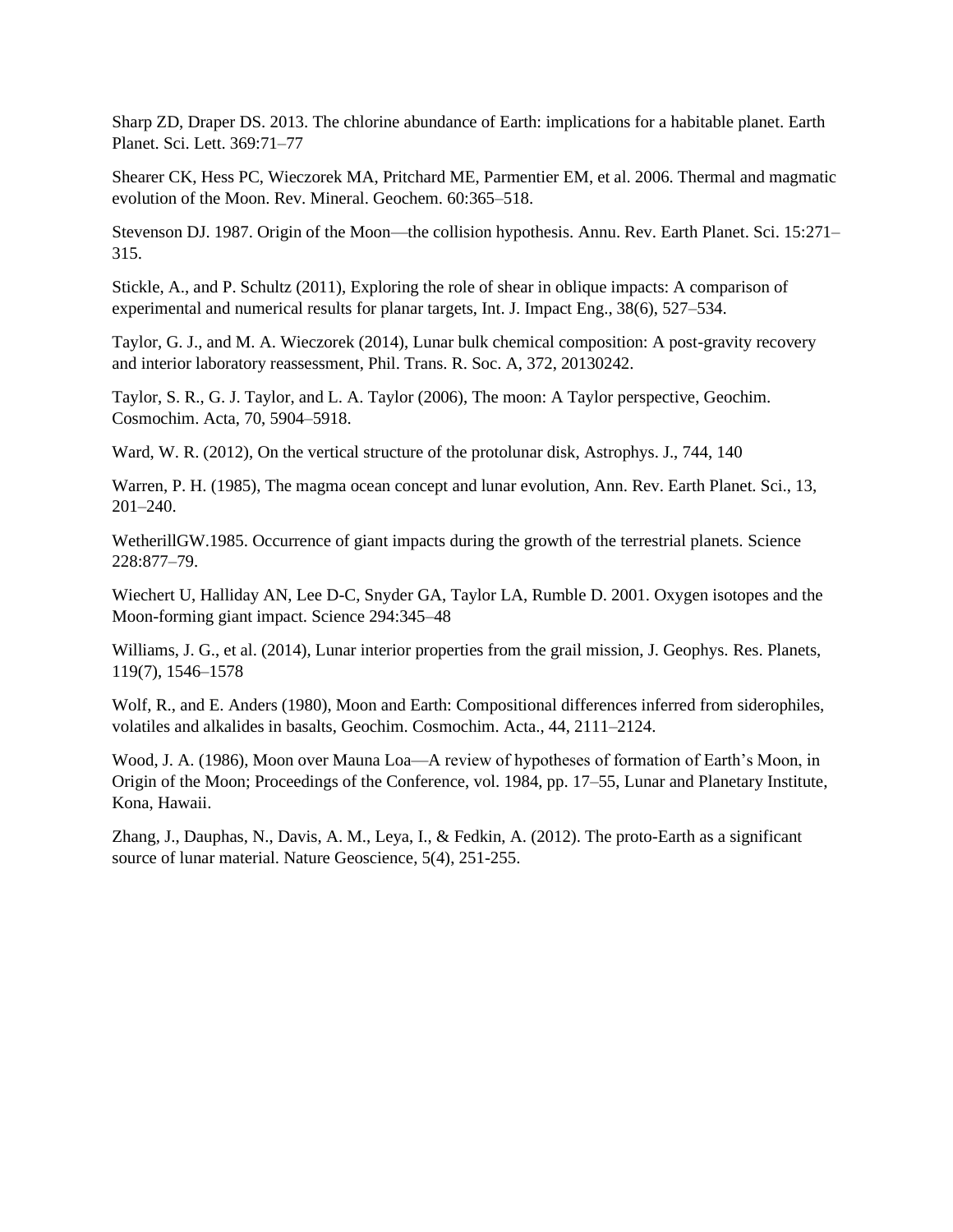

**Figure 1:** Illustration of the processes at work in the post-impact-generated disk. Inside the Roche limit, tidal forces prevent accretion. The disk contains clumps of silicate melt and condensed vapor (red circles) and vaporized clumps (light red cloud). The disk over time cools from radiation (red arrows) and loses water (blue arrows). The disk spreads diffusively, toward the proto-Earth, and beyond the Roche limit, where the disk fragments into clumps (orange circles) to accrete onto the Moon (grey circle). Adapted from Barr (2016).